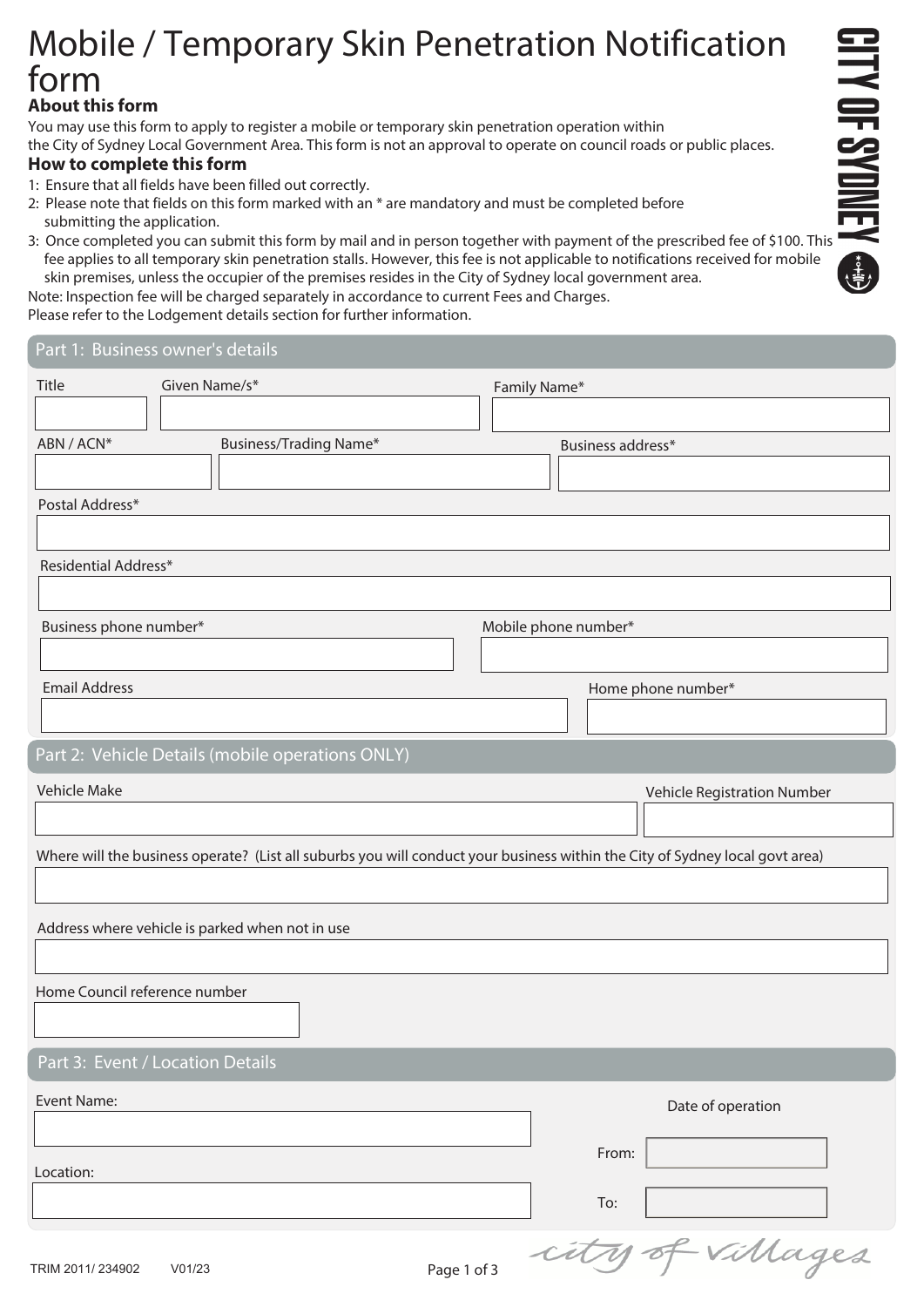| Part 4: Skin Penetration Procedures                                                                               |                                                                                                                                                                          |                                                                                                                  |               |                           |
|-------------------------------------------------------------------------------------------------------------------|--------------------------------------------------------------------------------------------------------------------------------------------------------------------------|------------------------------------------------------------------------------------------------------------------|---------------|---------------------------|
| Which of the following will be performed:                                                                         |                                                                                                                                                                          | <b>Nails</b>                                                                                                     | <b>Tattoo</b> |                           |
| Microdermabrasion                                                                                                 |                                                                                                                                                                          | <b>Body Piercing</b>                                                                                             | Electrolysis  |                           |
| Waxing                                                                                                            |                                                                                                                                                                          | Acupuncture                                                                                                      |               | <b>Cosmetic Tattooing</b> |
| Other: (specify)                                                                                                  |                                                                                                                                                                          |                                                                                                                  |               |                           |
|                                                                                                                   |                                                                                                                                                                          |                                                                                                                  |               |                           |
|                                                                                                                   |                                                                                                                                                                          |                                                                                                                  |               |                           |
| Part 5: Hand washing facilities                                                                                   |                                                                                                                                                                          |                                                                                                                  |               |                           |
|                                                                                                                   |                                                                                                                                                                          | Please specify what hand washing facilities will be provided and where they are located:                         |               |                           |
|                                                                                                                   |                                                                                                                                                                          |                                                                                                                  |               |                           |
|                                                                                                                   |                                                                                                                                                                          |                                                                                                                  |               |                           |
|                                                                                                                   |                                                                                                                                                                          |                                                                                                                  |               |                           |
|                                                                                                                   |                                                                                                                                                                          |                                                                                                                  |               |                           |
| Part 6: Sterilisation                                                                                             |                                                                                                                                                                          |                                                                                                                  |               |                           |
|                                                                                                                   | Please specify all types of sterilisation that will be conducted:                                                                                                        |                                                                                                                  |               |                           |
|                                                                                                                   |                                                                                                                                                                          |                                                                                                                  |               |                           |
|                                                                                                                   |                                                                                                                                                                          |                                                                                                                  |               |                           |
|                                                                                                                   |                                                                                                                                                                          |                                                                                                                  |               |                           |
|                                                                                                                   |                                                                                                                                                                          |                                                                                                                  |               |                           |
| Part 7: Applicant Declaration                                                                                     |                                                                                                                                                                          |                                                                                                                  |               |                           |
|                                                                                                                   | I declare that all of the information I have provided is true and correct.                                                                                               | I declare that I have read and complied with the practices under the relevant sections of the :                  |               |                           |
|                                                                                                                   |                                                                                                                                                                          |                                                                                                                  |               |                           |
| Public Health Act 2010<br>http://www.health.nsw.gov.au/environment/skinpenetration/Documents/skin-ph-act-2010.pdf |                                                                                                                                                                          |                                                                                                                  |               |                           |
|                                                                                                                   |                                                                                                                                                                          |                                                                                                                  |               |                           |
| Public Health Regulation 2012                                                                                     |                                                                                                                                                                          | http://www.health.nsw.gov.au/environment/skinpenetration/Documents/skinpen-public-health-regulation-2012.pdf     |               |                           |
| <b>Applicant Name</b>                                                                                             |                                                                                                                                                                          | Applicant Signature *                                                                                            |               | Date                      |
|                                                                                                                   |                                                                                                                                                                          |                                                                                                                  |               |                           |
|                                                                                                                   |                                                                                                                                                                          |                                                                                                                  |               |                           |
|                                                                                                                   |                                                                                                                                                                          |                                                                                                                  |               |                           |
|                                                                                                                   | Part 8: Privacy & Personal Information Protection Notice                                                                                                                 |                                                                                                                  |               |                           |
|                                                                                                                   |                                                                                                                                                                          |                                                                                                                  |               |                           |
| <b>Purpose of collection:</b>                                                                                     | business as needed to provide or request information.                                                                                                                    | This information is being collected for the purpose of registering or modifying premises, contacting the         |               |                           |
| <b>Intended recipients:</b>                                                                                       |                                                                                                                                                                          | City of Sydney employees. Any approved contractors required to provide this service.                             |               |                           |
| <b>Supply:</b>                                                                                                    |                                                                                                                                                                          | The supply of this information is required by law. If you are unwilling to provide this information, the City of |               |                           |
| <b>Access/Correction:</b>                                                                                         | Sydney may be unable to provide access to City of Sydney services.<br>Please contact Customer Service on 02 9265 9333 or at council@cityofsydney.nsw.gov.au to access or |                                                                                                                  |               |                           |

| <b>Purpose of collection:</b> | This information is being collected for the purpose of registering or modifying premises, contacting the<br>business as needed to provide or request information.                                      |
|-------------------------------|--------------------------------------------------------------------------------------------------------------------------------------------------------------------------------------------------------|
| <b>Intended recipients:</b>   | City of Sydney employees. Any approved contractors required to provide this service.                                                                                                                   |
| Supply:                       | The supply of this information is required by law. If you are unwilling to provide this information, the City of                                                                                       |
|                               | Sydney may be unable to provide access to City of Sydney services.                                                                                                                                     |
| <b>Access/Correction:</b>     | Please contact Customer Service on 02 9265 9333 or at council@cityofsydney.nsw.gov.au to access or<br>correct your personal information.                                                               |
| Storage:                      | The City Planning, Development and Transport Unit at the City of Sydney, located at 456 Kent Street,<br>Sydney NSW 2000, is collecting this information and the City of Sydney will store it securely. |
| Other uses:                   | The City of Sydney will use your personal information for the purpose for which it was collected and may<br>use it as is necessary for the exercise of other functions.                                |

For further details on how the City of Sydney manages personal information, please refer to our Privacy Management Plan (https:// www.cityofsydney.nsw.gov.au/policies/privacy-management-plan).